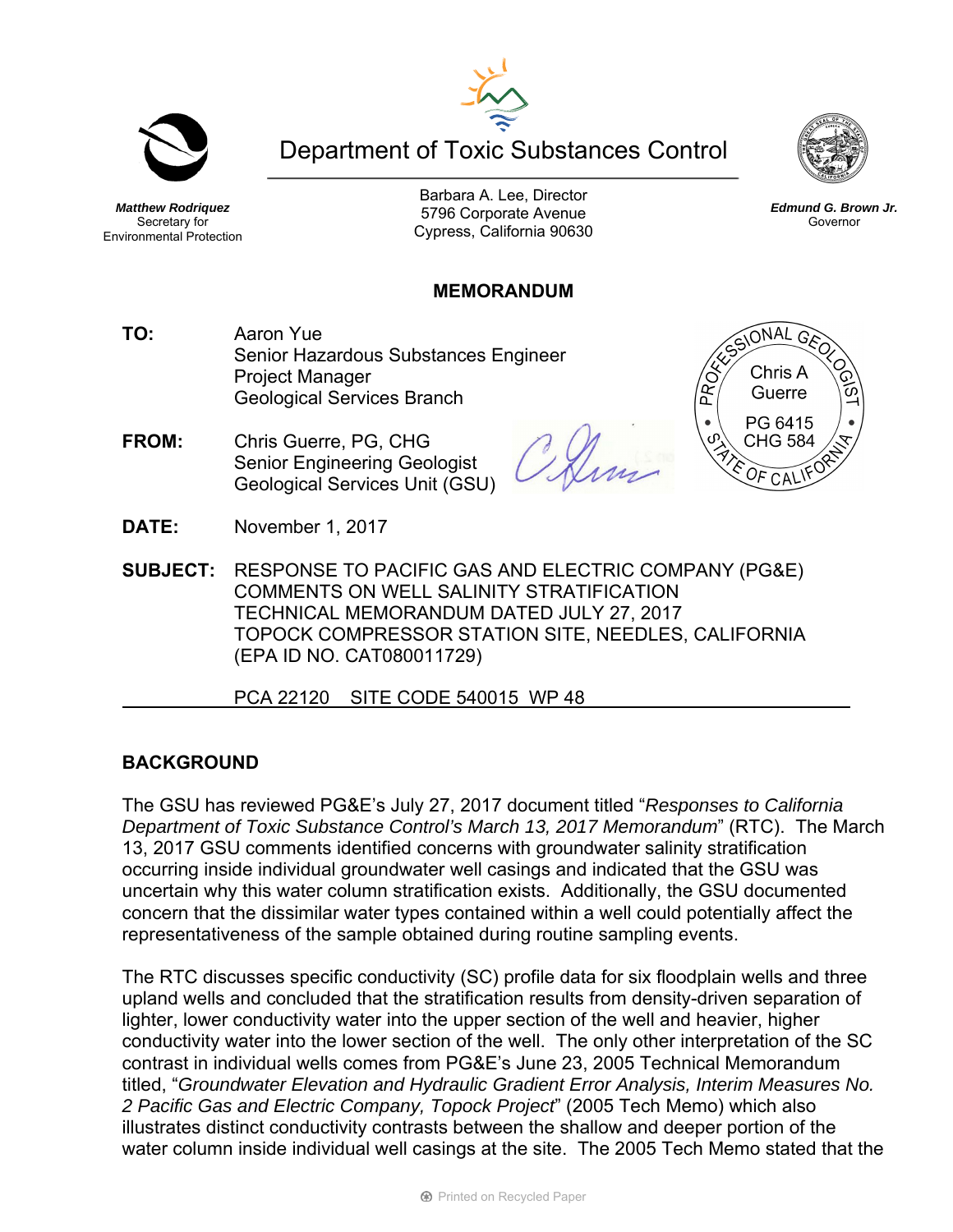lower portion of the water column near the well screen was representative of the aquifer, while the upper portion of the well represented stagnant water that was not otherwise circulated during three volume (3V) purging and sampling events.

To complicate matters, a mixing protocol as described in the 2005 Tech Memo was established by PG&E for an undocumented amount of time in the past. This intentional mixing was done to homogenize the stratified water column within a well to assist in making salinity corrections to water level measurements.

### **GENERAL COMMENTS**

- 1) Conclusions within the RTC regarding SC profiles are based on a small sample dataset that is currently insufficient in size to make a site wide assessment with great certainty. The RTC looked at data from a total of nine wells and made assumptions and recommendations based on data associated with those wells. As recommended in the RTC, more SC profile data should be collected. This should include a one-time assessment of all site wells, including all shallow wells. This should assist in testing and confirming the conceptual model currently developed from the assessment of the nine wells. A schedule for conducting this assessment should be prepared by PG&E. Additional testing will likely be requested or proposed after the one-time event depending on the results of that assessment. It is requested that the timing of the one-time event be scheduled so that the SC profiling: 1) is only conducted prior to any planned well activity (e.g., sampling, in-well maintenance, transducer replacement/maintenance) to ensure that the water column is minimally disturbed; and 2) allows for a sufficient time to elapse since the last intrusive event (e.g., at least one or two weeks after scheduled sampling with even longer times for tighter formations). Ideally, the SC profiling would be conducted just prior to well sampling activities so the SC data will be closely associated with the sampling event.
- 2) Existing SC profiles indicate that three to four zones of different SC waters can exist in the water column within one well. PG&E should assess if distinct SC zones are associated with site contamination. PG&E should prepare a brief, succinct work plan to sample discrete SC zones and have them tested for SC and the contaminants of concern (e.g., typically chromium, but also possibly nitrate, molybdenum or selenium). The work plan should be applied to those wells exhibiting significant SC stratification and documented contamination (e.g., well MW-34-100). For well MW-34-100, the GSU requests that the high conductivity sump  $($   $\sim$  110 $'$  below ground surface [bgs]) and lower conductivity upper blank casing  $($   $\sim$  40' bgs) be sampled to assess any association between conductivity and contamination. To sequence this work, the GSU requests that the SC profile, with readings taken while the conductivity probe is being both lowered and raised, first be conducted before obtaining a discrete sample using a Snap Sampler, HydraSleeve, or similar device. A SC profile should be run immediately before deploying and after retrieving the discrete sampler to assess water column disturbance due to sampler movement (this step can be dropped if initial results show minimal disturbance). Then, the 3V and/or micropurge/minimal drawdown (MD) purge and sampling method would be used to collect the conventional regularly scheduled sample. The following wells should also be considered for sampling at this time: Well MW-31-135 at ~130' bgs and ~80'bgs;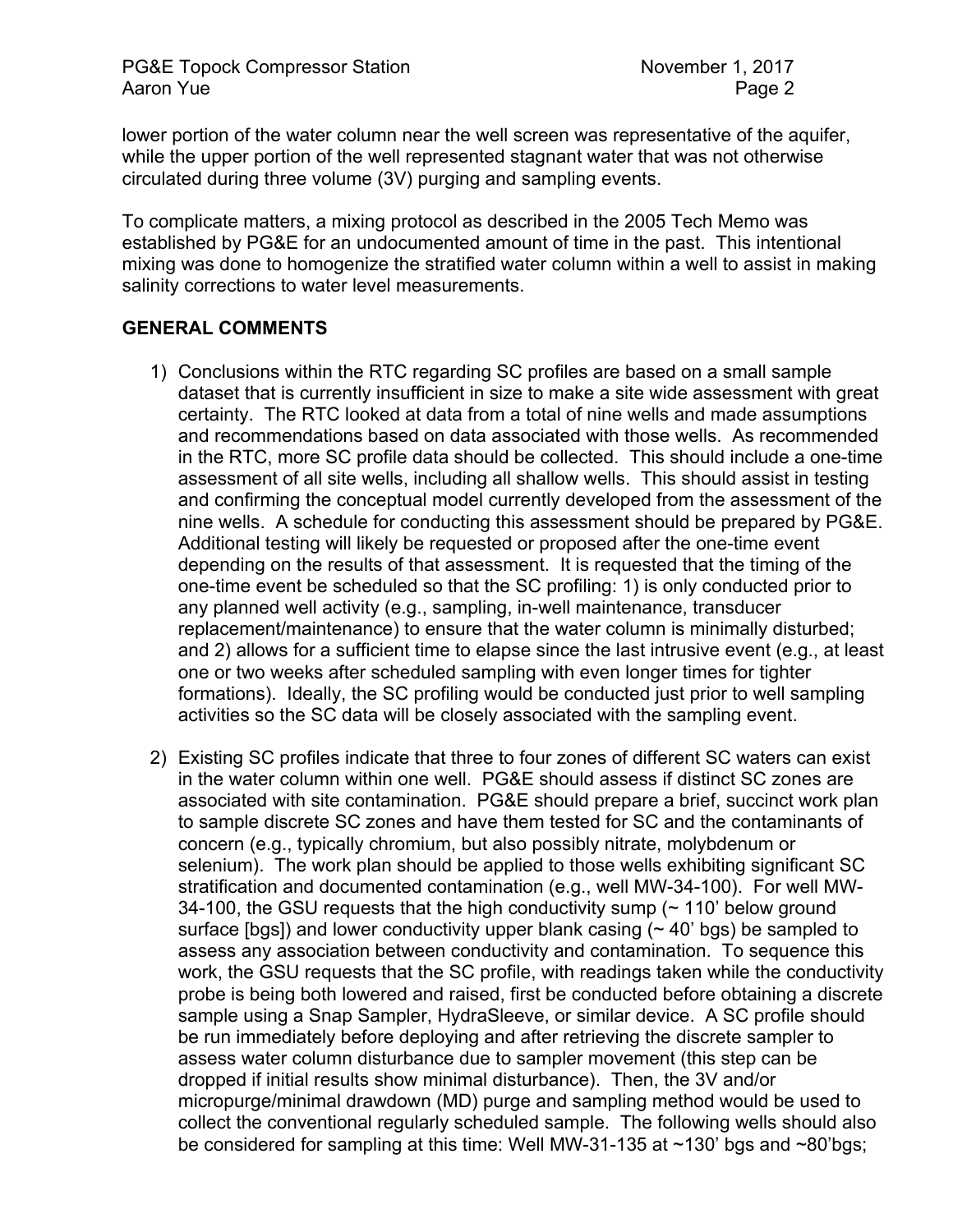MW-45-095a at ~93' bgs and ~50' bgs. More wells should be proposed for discrete sampling as SC data are collected site-wide.

- 3) For a handful of wells, a SC profiling study should be prepared and undertaken to study and confirm conductivity re-stratification/effects that apparently occur after well sampling. This should be done at several wells including those that use different sampling methods (3V and MD). SC profiling should be conducted immediately after sampling and then shortly after sampling (e.g., 1 to 2 days and/or 1 week after testing). This study should build upon tests conducted in Items 1 and 2 above. The study should evaluate if purging affects SC stratification. If conductivity stratification remains after 3V or MD sampling, then extra purging efforts should be conducted to see if the stratification can be removed from the well column. If needed, borehole flow testing could be utilized to confirm flow within the water column during purging to assess if stagnant conditions exist in the well due to buoyancy. Based on the existing SC profile data set, MW-34-100 is suggested for this study. Other wells should be added to the study as more SC profiles are obtained in the future. These wells should exhibit well developed conductivity stratification, be located at different areas across the site, and assess different site conditions.
- 4) Groundwater Sampling/Purge Logs were not available for review in connection with evaluation of the RTC. On a separate note, Sampling/Purge logs must be included in all future groundwater sampling reports.

PG&E should determine if Sampling/Purge logs indicate if SC varied in a manner during the purging process that would coincide with evacuation of stratified SC horizons from a particular well. This should be more closely evaluated for those wells exhibiting significant SC stratification. Finally, in the future, more attention should be placed in the field on evaluating purge stabilization parameters for those wells with significant SC stratification.

5) Based on the above studies to be conducted in the future, PG&E should update conclusions regarding effects/potential effects of salinity stratification on the representativeness of groundwater samples. The potential for stagnant water to collect in blank casing should be evaluated, especially as wells are converted from 3V to MD sampling methods. Perhaps the lighter, lower conductivity water remains buoyant and is never evacuated from a well during MD or even 3V purging. Potential for blank casing to leak and allow lower conductivity shallow aquifer water to enter the well water column should also be considered and ruled out.

# **SPECIFIC COMMENTS**

- a) The years that the mixing protocol, as described in the 2005 Tech Memo, was implemented should be documented since the mixing protocol effects SC profiles and could alter interpretation of older data.
- b) Data presented in the 2005 Tech Memo was not cited or discussed in PG&E's RTC. The GSU previously requested that any documents related to this SC issue be provided to the GSU for review as well as any unpublished data and assessments.